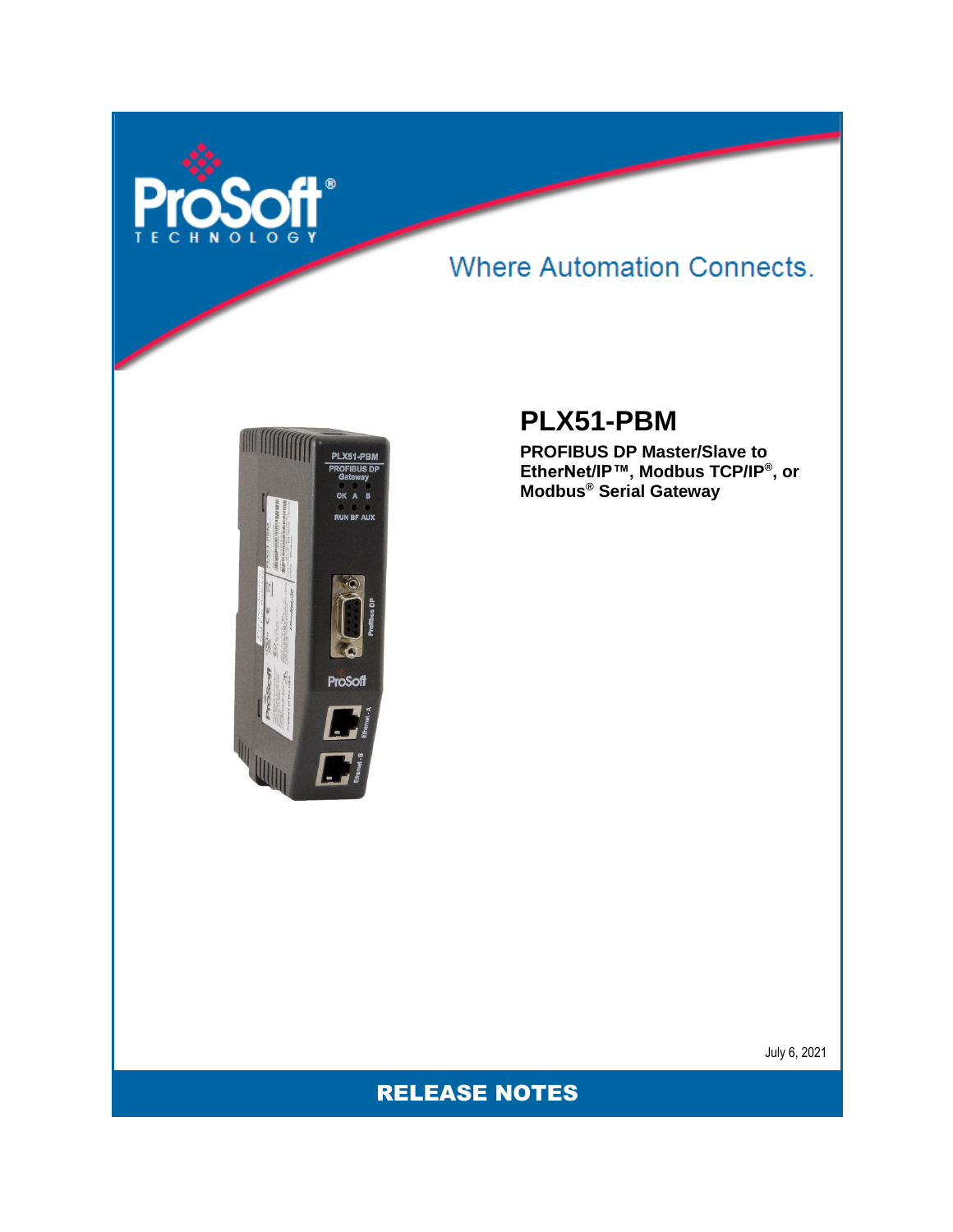#### **Your Feedback Please**

We always want you to feel that you made the right decision to use our products. If you have suggestions, comments, compliments or complaints about our products, documentation, or support, please write or call us.

**ProSoft Technology, Inc.** +1 (661) 716-5100 +1 (661) 716-5101 (Fax) [www.prosoft-technology.com](http://www.prosoft-technology.com/) support@prosoft-technology.com

PLX51-PBM Release Notes

July 6, 2021

ProSoft Technology®, is a registered copyright of ProSoft Technology, Inc. All other brand or product names are or may be trademarks of, and are used to identify products and services of, their respective owners.

In an effort to conserve paper, ProSoft Technology no longer includes printed manuals with our product shipments. User Manuals, Datasheets, Sample Ladder Files, and Configuration Files are provided at our website: [www.prosoft](http://www.prosoft-technology.com/)[technology.com](http://www.prosoft-technology.com/)

#### **Content Disclaimer**

This documentation is not intended as a substitute for and is not to be used for determining suitability or reliability of these products for specific user applications. It is the duty of any such user or integrator to perform the appropriate and complete risk analysis, evaluation and testing of the products with respect to the relevant specific application or use thereof. Neither ProSoft Technology nor any of its affiliates or subsidiaries shall be responsible or liable for misuse of the information contained herein. Information in this document including illustrations, specifications and dimensions may contain technical inaccuracies or typographical errors. ProSoft Technology makes no warranty or representation as to its accuracy and assumes no liability for and reserves the right to correct such inaccuracies or errors at any time without notice. If you have any suggestions for improvements or amendments or have found errors in this publication, please notify us.

No part of this document may be reproduced in any form or by any means, electronic or mechanical, including photocopying, without express written permission of ProSoft Technology. All pertinent state, regional, and local safety regulations must be observed when installing and using this product. For reasons of safety and to help ensure compliance with documented system data, only the manufacturer should perform repairs to components. When devices are used for applications with technical safety requirements, the relevant instructions must be followed. Failure to use ProSoft Technology software or approved software with our hardware products may result in injury, harm, or improper operating results. Failure to observe this information can result in injury or equipment damage.

© 2021 ProSoft Technology. All Rights Reserved.

Printed documentation is available for purchase. Contact ProSoft Technology for pricing and availability.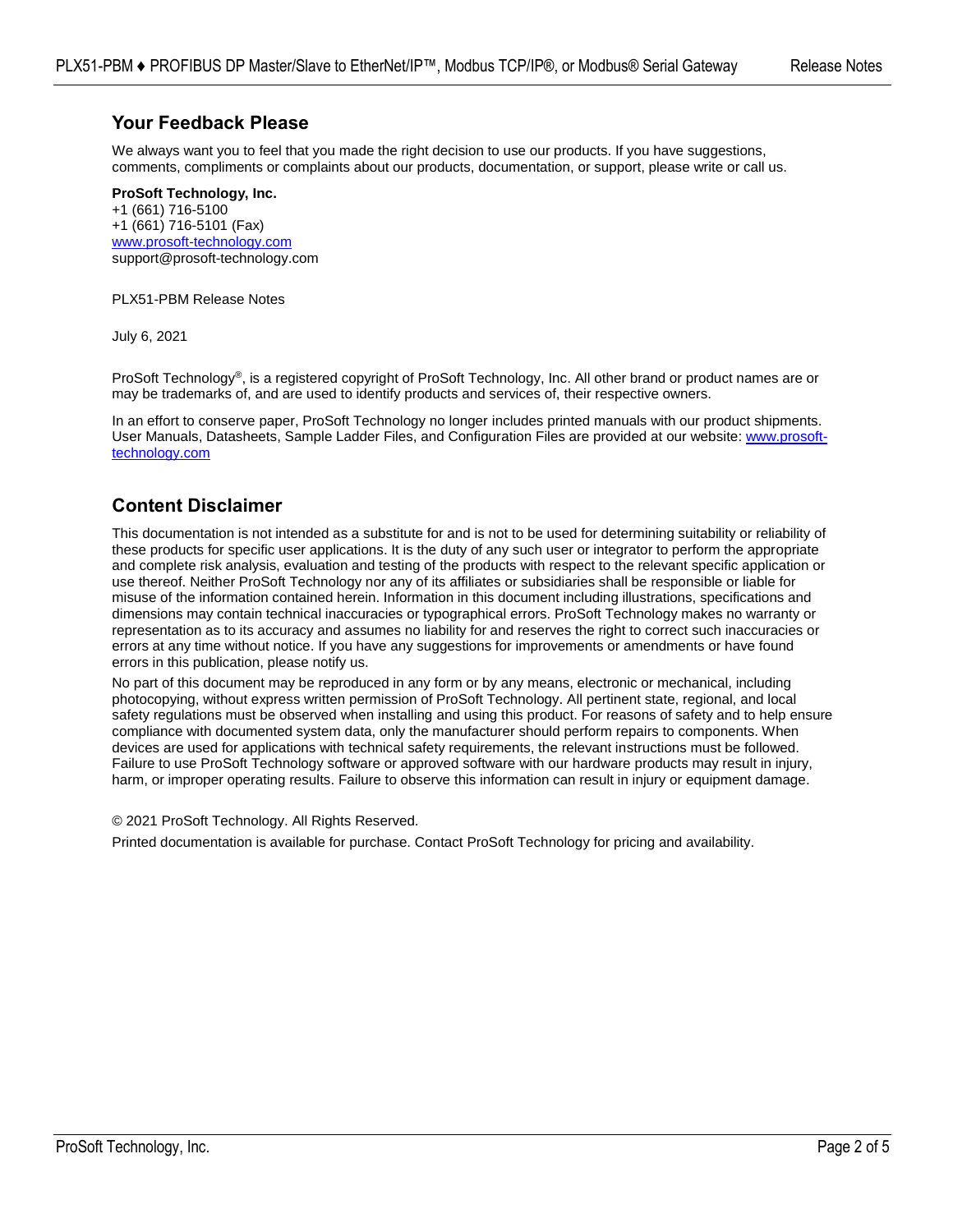# **Contents**

| <b>Start Here</b>                      |  |  |  |
|----------------------------------------|--|--|--|
| 12                                     |  |  |  |
| <b>Support, Service &amp; Warranty</b> |  |  |  |
| 2.1<br>2.2                             |  |  |  |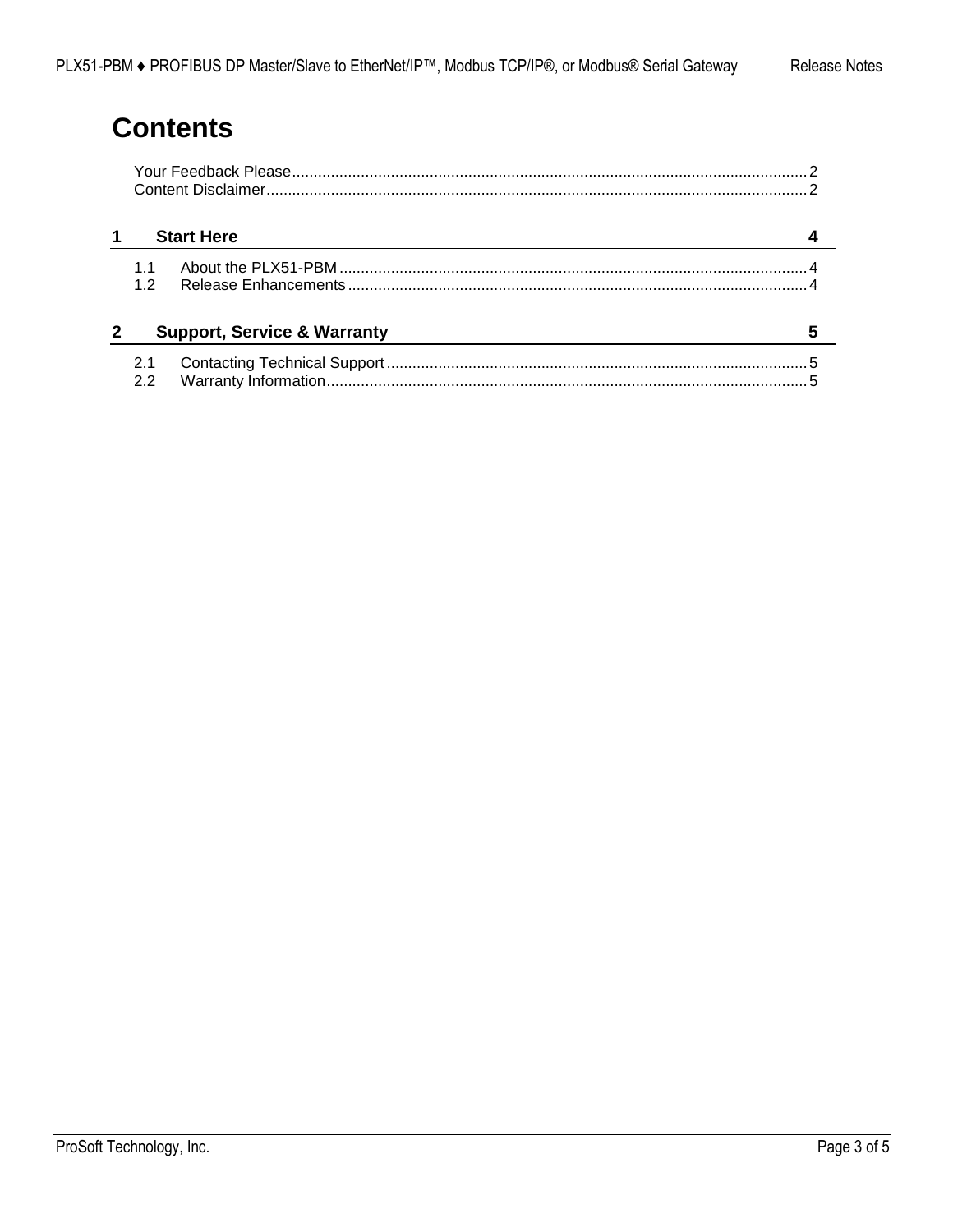## **1 Start Here**

This document highlights the new features, fixes, enhancements and known issues for the PLX51-PBM.

### **1.1 About the PLX51-PBM**

The PLX51-PBM gateway provides connectivity to EtherNet/IP™, Modbus TCP/IP®, or Modbus® Serial networks for PROFIBUS DP networks by operating as either a Master or Slave device on the PROFIBUS DP network.

#### **1.2 Release Enhancements**

| <b>Release Version</b> | <b>Release Date</b> | <b>Description</b>                                                                                    |
|------------------------|---------------------|-------------------------------------------------------------------------------------------------------|
| 1.001.041              | 30-Jun-2021         | <b>New Features</b>                                                                                   |
|                        |                     | Added support to emulate Legacy Prolinx slave device                                                  |
|                        |                     | EtherNet/IP Explicit Messaging feature<br>$\bullet$                                                   |
|                        |                     | Added support to allow a PROFIBUS DP Master to upload<br>configuration (PLX51-PBM Slave Mode)         |
|                        |                     | Added byte/word swapping at device level<br>$\bullet$                                                 |
|                        |                     | Added option to force DP Slave data to 0 during communication loss<br>(PLX51-PBM Master mode)         |
|                        |                     | Added support for Modbus Function Codes 5 & 6<br>$\bullet$                                            |
|                        |                     | Added support for slave devices with Profibus Identity 0.                                             |
| 1.001.038              | 31-Mar-2021         | <b>New Features</b>                                                                                   |
|                        |                     | Added Non-SINT Array support<br>$\bullet$                                                             |
|                        |                     | <b>Added Modbus Communication Status</b><br>$\bullet$                                                 |
|                        |                     | DP Slaves online during communication failure feature<br>$\bullet$                                    |
|                        |                     | Fixed PROFIBUS Endian format in Modbus modes for INT data types                                       |
| 1.001.035              | 1-Jul-2020          | <b>New Features</b>                                                                                   |
|                        |                     | Added Modbus TCP/IP and RTU functionality<br>٠                                                        |
|                        |                     | Added support for importing legacy PCB files<br>٠                                                     |
|                        |                     | <b>Fixes &amp; Changes</b>                                                                            |
|                        |                     | Shows major, minor, and build revisions in the target browser &<br>$\bullet$<br>device flash          |
|                        |                     | Fixed TCP/ARP window display<br>٠                                                                     |
|                        |                     | Data Exchange bits to clear after slave node address is changed<br>$\bullet$<br>during data exchange. |
| 1.001.017              | 28-Aug-2019         | Release                                                                                               |